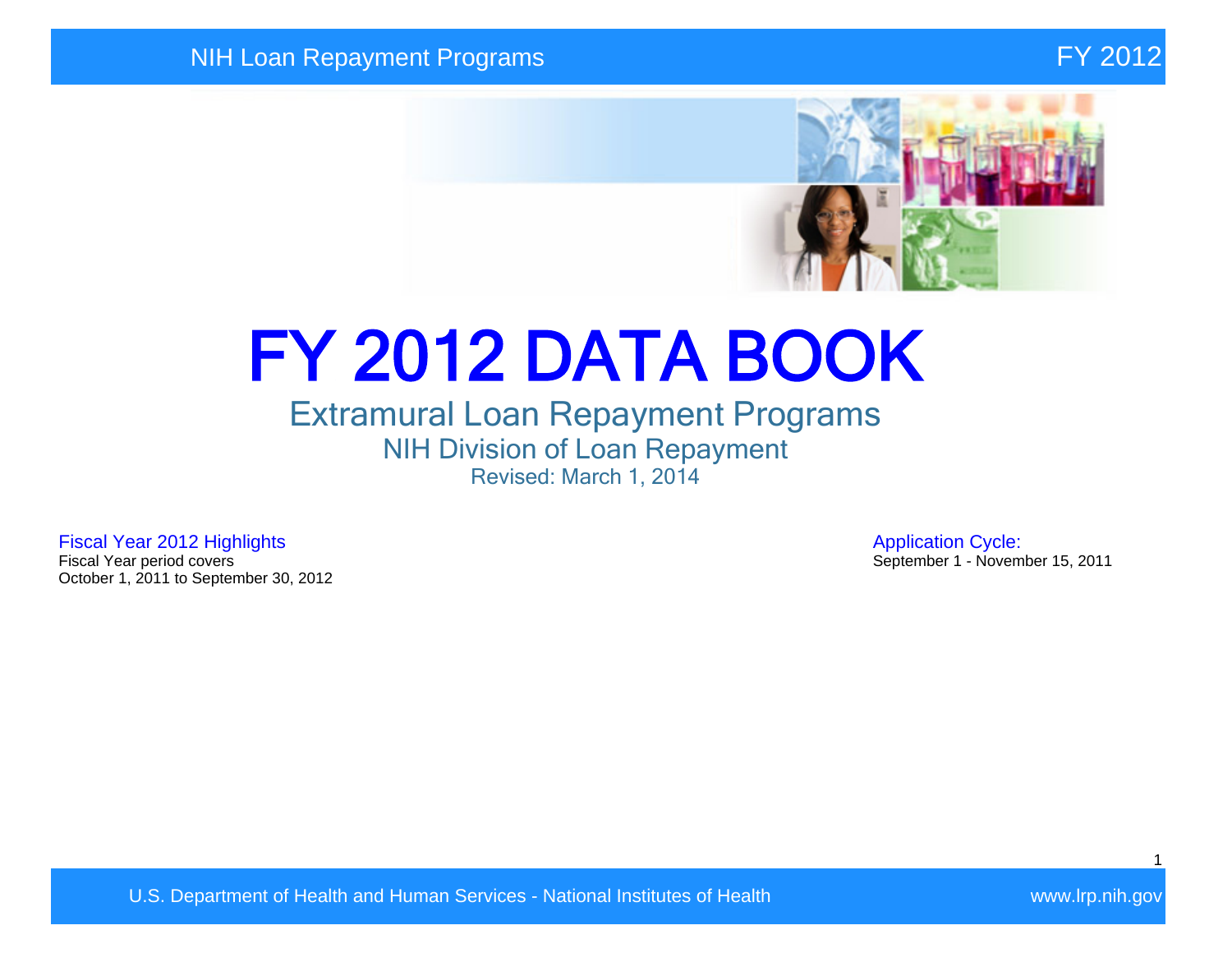## **Table of Contents**

| <b>NIH Institutes and Centers</b>                                     | 3  |
|-----------------------------------------------------------------------|----|
| The Year in Review                                                    | 4  |
| The Five Extramural Loan Repayment Programs                           | 5  |
| <b>Funded and Unfunded Applications by Program</b>                    | 6  |
| Applications, Awards, and Success Rates by Program                    | 9  |
| <b>Funding by Program</b>                                             | 10 |
| <b>Funding by NIH Institutes and Centers</b>                          | 13 |
| Applications, Awards, and Success Rates by Post-Degree Years          | 15 |
| <b>LRP Awards by Doctoral Degree</b>                                  | 16 |
| Applications, Awards, and Success Rates by Source of Research Funding | 18 |
| <b>Educational Debt Levels of LRP Awardees</b>                        | 19 |
| <b>Number of Prior Awards Received</b>                                | 20 |
| Applications, Awards, and Success Rates by Gender                     | 21 |
| <b>Awardee Demographics - Ethnicity</b>                               | 22 |
| <b>Awardee Demographics - Race</b>                                    | 23 |
| <b>Number of Awardees by State</b>                                    | 24 |

Note: Numbers and statistics reported on the program are the result of a consistent methodology established by the revision date of this document. Documents published previously may show slight discrepancies.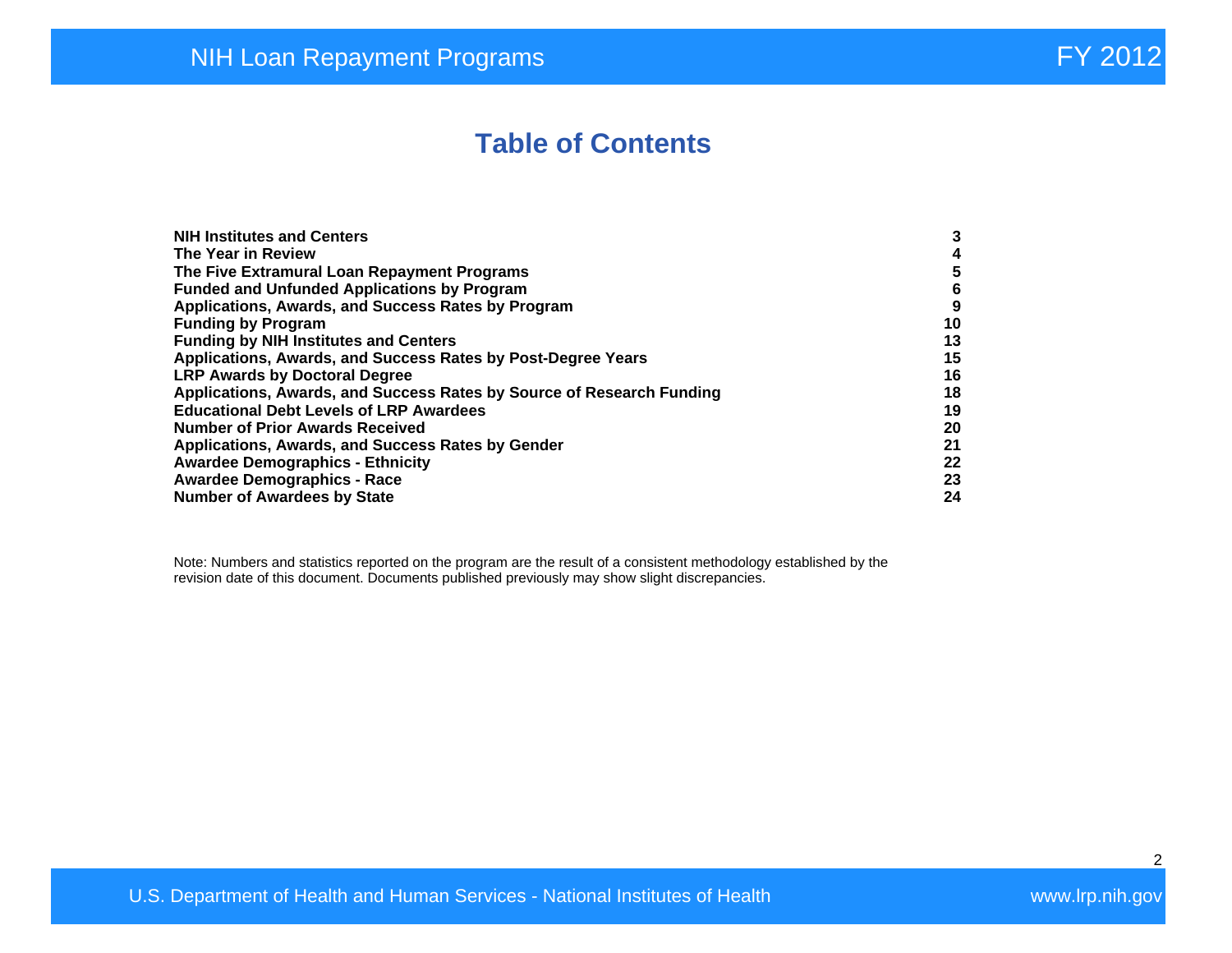## **NIH Institutes and Centers\***

#### **Institutes**

**National Cancer Institute (NCI) National Eye Institute (NEI) National Heart, Lung, and Blood Institute (NHLBI) National Human Genome Research Institute (NHGRI) National Institute on Aging (NIA) National Institute on Alcohol Abuse and Alcoholism (NIAAA) National Institute of Allergy and Infectious Diseases (NIAID) National Institute of Arthritis and Musculoskeletal and Skin Diseases (NIAMS) National Institute of Biomedical Imaging and Bioengineering (NIBIB) Eunice Kennedy Shriver National Institute of Child Health and Human Development (NICHD) National Institute on Deafness and Other Communication Disorders (NIDCD) National Institute of Dental and Craniofacial Research (NIDCR) National Institute of Diabetes and Digestive and Kidney Diseases (NIDDK) National Institute on Drug Abuse (NIDA) National Institute of Environmental Health Sciences (NIEHS) National Institute of General Medical Sciences (NIGMS) National Institute of Mental Health (NIMH) National Institute on Minority Health and Health Disparities (NIMHD) National Institute of Neurological Disorders and Stroke (NINDS) National Institute of Nursing Research (NINR)** 

#### **Centers**

**National Center for Complementary and Alternative Medicine (NCCAM) National Center for Advancing Translational Sciences (NCATS)** 

**\* Participating in the Extramural Loan Repayment Programs**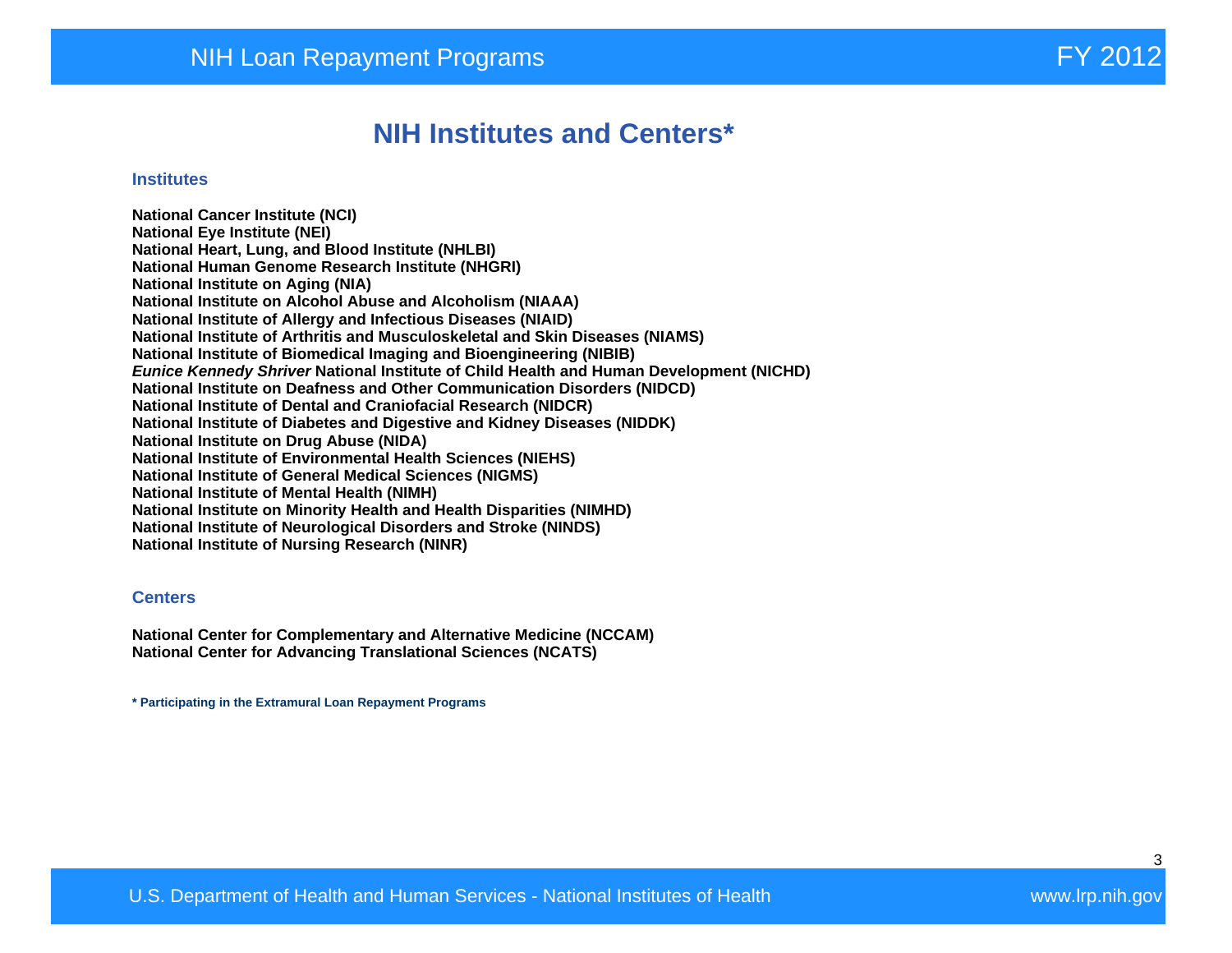# **The Year in Review**

In Fiscal Year (FY) 2012, 3,100 individuals applied to the five Extramural Loan Repayment Programs (LRPs): Clinical Research, Pediatric Research, Health Disparities Research, Clinical Research for Individuals from Disadvantaged Backgrounds, and Contraception and Infertility Research. Of those applicants, 1,554 were awarded contracts totaling \$70,707,940. The combined (new and renewal applicants) success rate for the Extramural LRPs was 50 percent.

The Extramural Clinical Research LRP received 54 percent (1,685) of all applications.

New applicants (those not previously funded) constituted 59 percent of all applications while renewal applicants (those previously funded) comprised 41 percent of all applicants. Success rates for new and renewal applicants were 38 and 67 percent, respectively.

The LRPs are open to health professionals with doctoral level degrees or advancent sertifications and varying levels of experience. Most new FY 2012 awardees are beginning their careers, with 56 percent having received their qualifying degrees within the last 5 years and 94 percent within the past 10 years.

Physician doctorates (including dual physician doctorates and academic doctorates, for example, MD/PhD degrees) comprised 56 percent of the 1,554 awards, while those with academic doctoral level degrees comprised 43 percent of the total awards.

Seventy-six percent of the new awardees had educational debt greater than \$50,000, with 9 percent having debt levels greater than \$200,000.

Women received 806 of the 1,554 LRP awards. Black/African American applicants received 105 awards. Asians received 187 awards. Hispanics received 94 awards. American Indians/Alaska Natives were recipients of 10 awards.

The Division of Loan Repayment offers multiple resources for assisting applicants. This includes two webinars that have been watched over 7,000 times. An Overview of the Loan Repayment Programs summarizes the programs and gives tips for applying, and the Application Tutorial outlines the four sections of the application and shows applicants how to avoid common pitfalls. The LRP web site [www.lrp.nih.gov](http://www.lrp.nih.gov/) contains links for both webinars.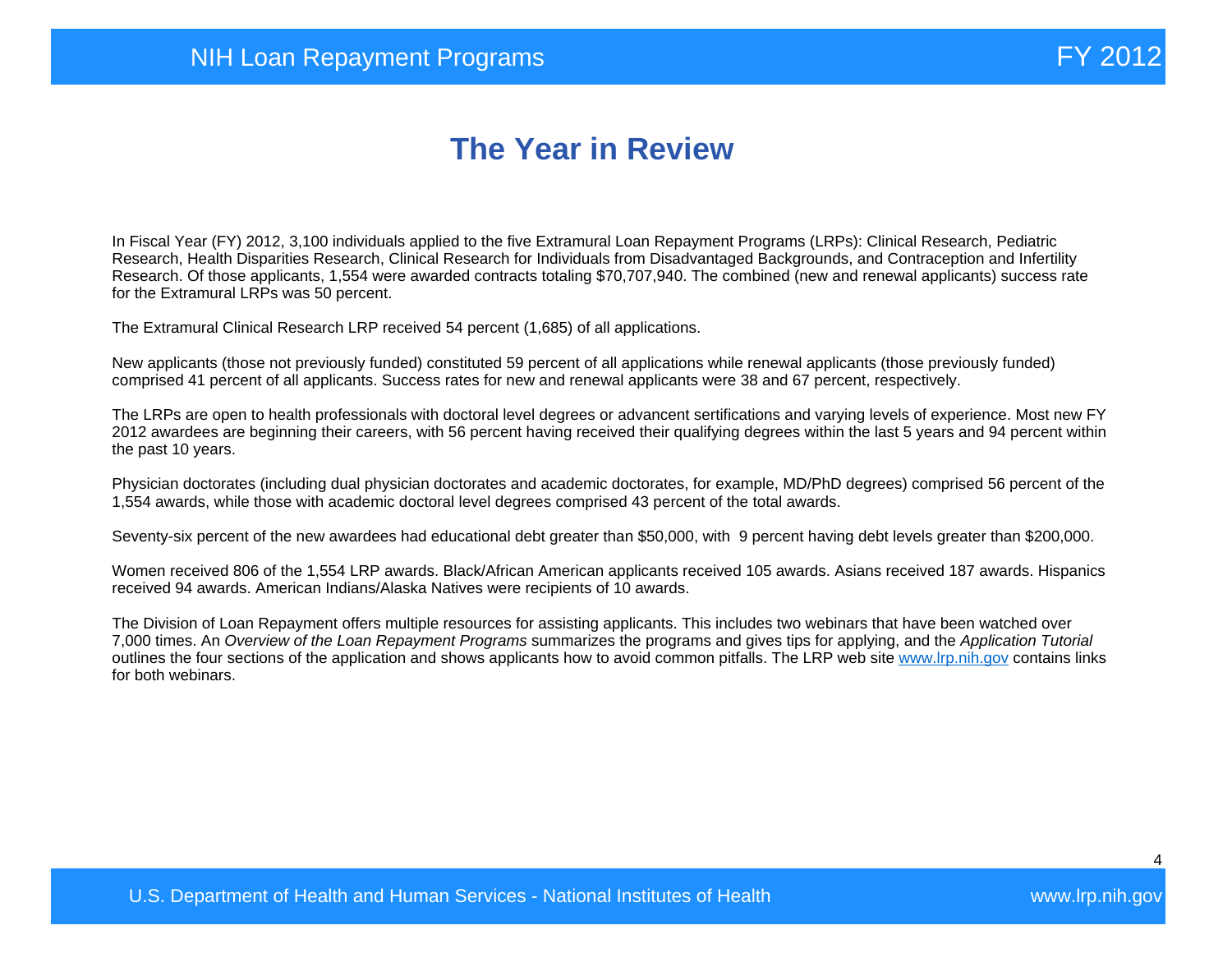#### **Clinical Research LRP:**

Clinical research is patient-oriented clinical research conducted with human subjects, or research on the causes and consequences of disease in human populations involving material of human origin (such as tissue specimens and cognitive phenomena) for which an investigator or colleague directly interacts with human subjects in an outpatient or inpatient setting to clarify a problem in human physiology, pathophysiology or disease, or epidemiologic or behavioral studies, outcomes research or health services research, or developing new technologies, therapeutic interventions, or clinical trials.

#### **Pediatric Research LRP:**

Qualified Pediatric Research is defined as research directly related to diseases, disorders, and other conditions in children.

#### **Health Disparities Research LRP:**

The scope of research qualified for this program includes basic research, clinical research or behavioral research directly related to health disparity populations and the medically underserved. Group is defined as a health disparity population: If there is a significant disparity in the overall rate of disease incidence, prevalence, morbidity, mortality, or survival rates in the population as compared to the health status of the general population.

#### **Clinical Research for Individuals from Disadvantaged Backgrounds LRP:**

For this program, an individual from a disadvantaged background is defined according to low family income levels set by the U.S. Bureau of the Census – as published in the Federal Register.

To meet this low-income requirement candidates must demonstrate their disadvantaged status by submitting (1) a written statement from former school(s) where he/she qualified for Federal disadvantaged assistance, (2) verification of receipt of loans from either the Health Professions Student Loans (HPSL) or Loans for Disadvantaged Student Program, or (3) verification of a scholarship from the U.S. Department of Health and Human Services under the Scholarship for Individuals with Exceptional Financial Need.

#### **Contraception and Infertility Research LRP:**

Contraception research is defined as research whose ultimate goal is to provide new or improved methods of preventing pregnancy. Infertility research is defined as research whose long-range objective is to evaluate, treat, or ameliorate conditions which result in the failure of couples to either conceive or bear young.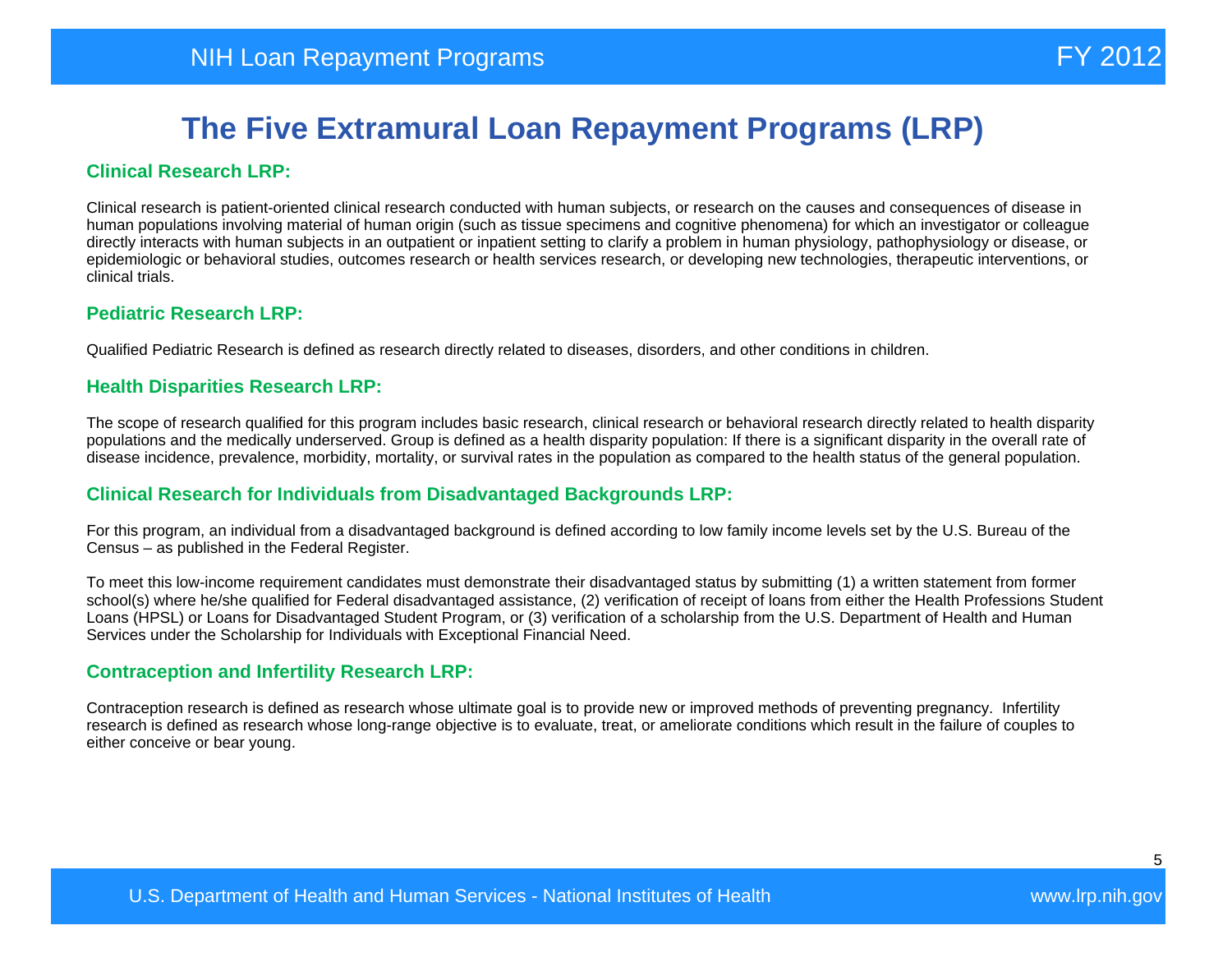### **Funded and Unfunded Applications by Program (New + Renewal)**

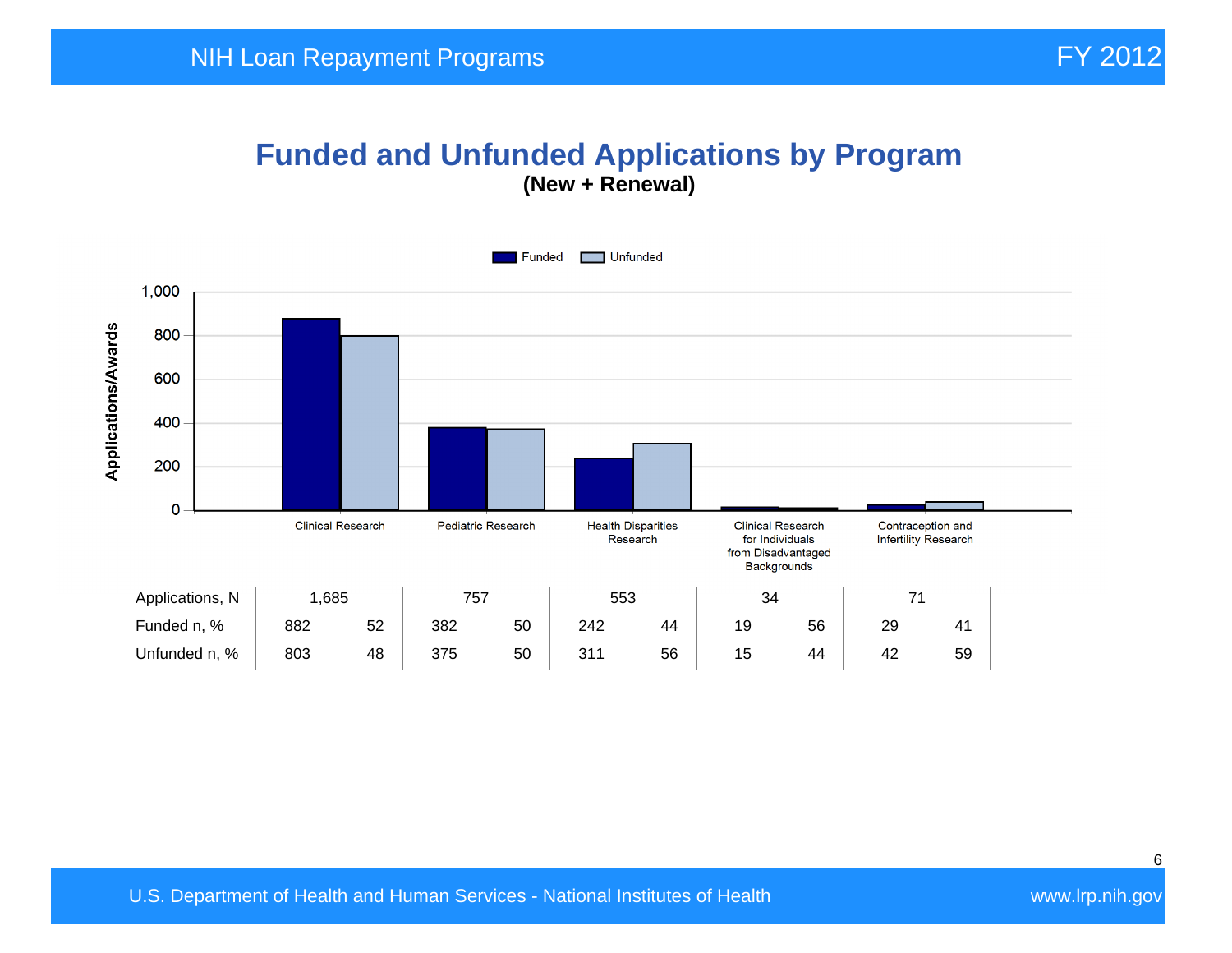## **Funded and Unfunded Applications by Program (New)**

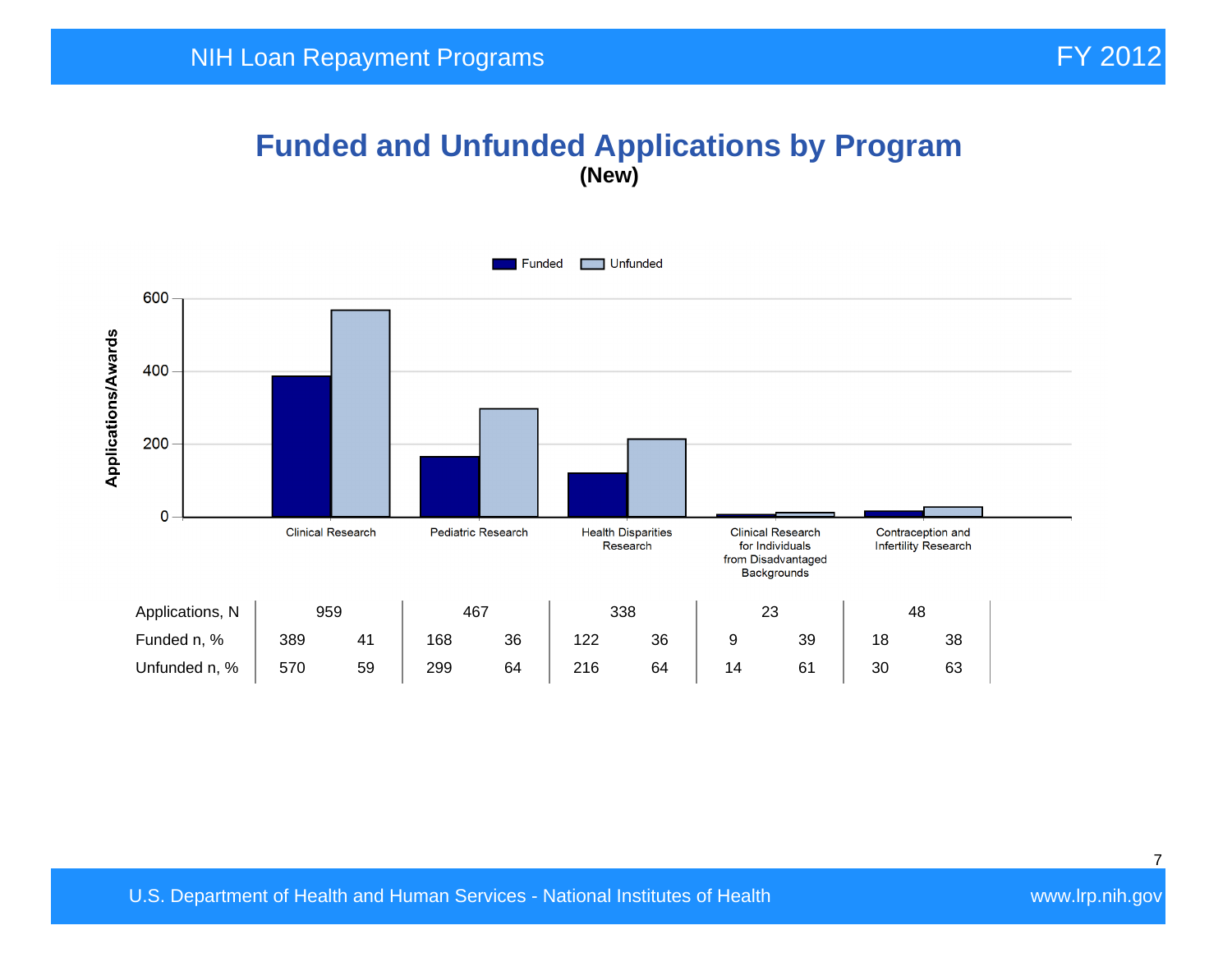#### **Funded and Unfunded Applications by Program (Renewal)**

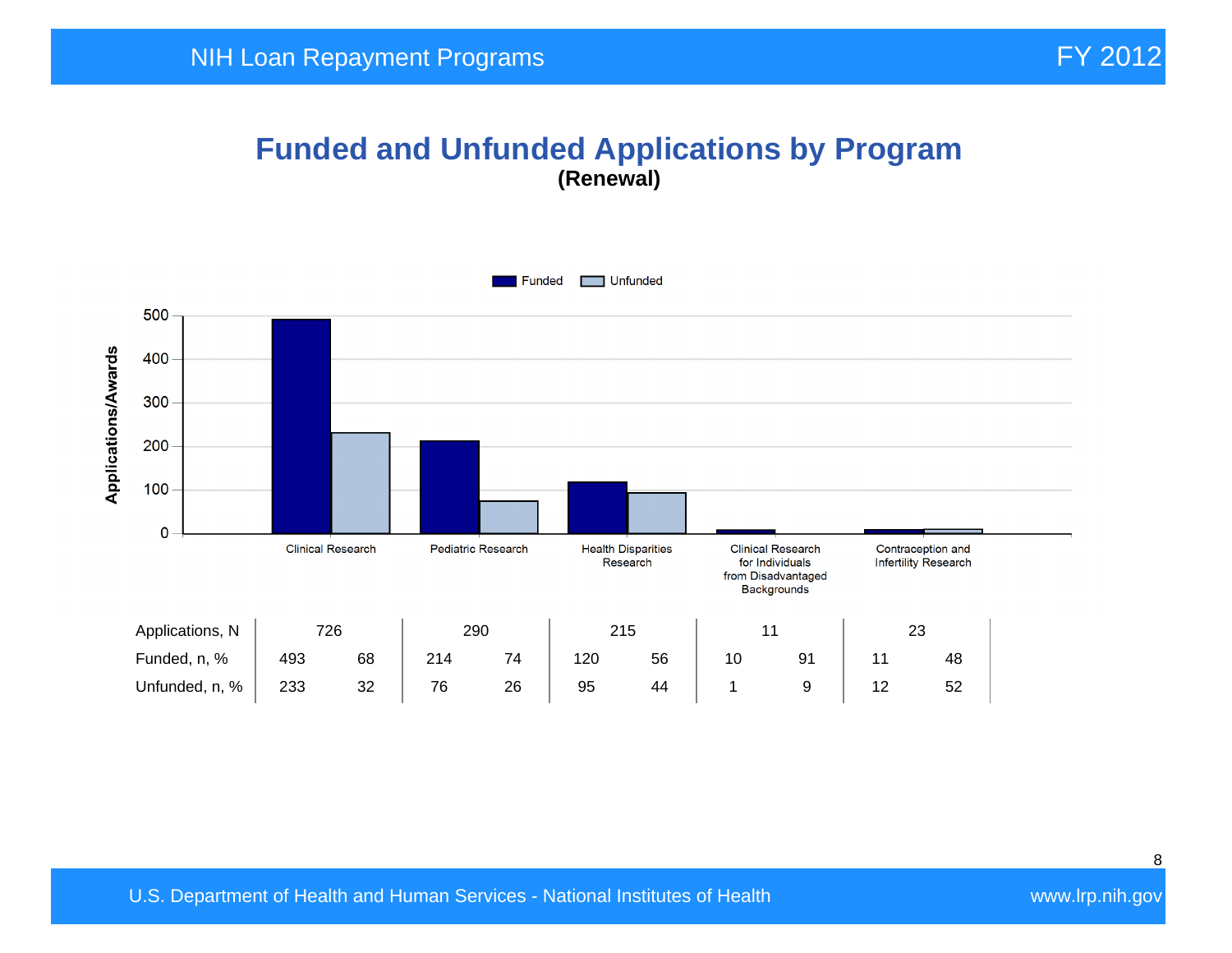# **Applications, Awards, and Success Rates by Program**

|                                                                                 | <b>New + Renewal</b>            |              |                                         | <b>New</b>                      |              |                                         | <b>Renewal</b>                     |              |                                    |
|---------------------------------------------------------------------------------|---------------------------------|--------------|-----------------------------------------|---------------------------------|--------------|-----------------------------------------|------------------------------------|--------------|------------------------------------|
| <b>LRP</b>                                                                      | <b>Applications Awards</b><br>N | $\mathsf{n}$ | <b>Success</b><br>Rate<br>$\frac{9}{6}$ | <b>Applications Awards</b><br>N | $\mathsf{n}$ | <b>Success</b><br>Rate<br>$\frac{9}{6}$ | <b>Applications</b><br>$\mathbf N$ | $\mathsf{n}$ | <b>Awards Success</b><br>Rate<br>% |
| Clinical<br>Research                                                            | 1,685                           | 882          | 52                                      | 959                             | 389          | 41                                      | 726                                | 493          | 68                                 |
| Pediatric<br>Research                                                           | 757                             | 382          | 50                                      | 467                             | 168          | 36                                      | 290                                | 214          | 74                                 |
| Health<br><b>Disparities</b><br>Research                                        | 553                             | 242          | 44                                      | 338                             | 122          | 36                                      | 215                                | 120          | 56                                 |
| Clinical<br>Research for<br>Individuals<br>from<br>Disadvantaged<br>Backgrounds | 34                              | 19           | 56                                      | 23                              | 9            | 39                                      | 11                                 | 10           | 91                                 |
| Contraception<br>and Infertility<br>Research                                    | 71                              | 29           | 41                                      | 48                              | 18           | 38                                      | 23                                 | 11           | 48                                 |
| <b>Total</b>                                                                    | 3,100                           | 1,554        | 50                                      | 1,835                           | 706          | 38                                      | 1,265                              | 848          | 67                                 |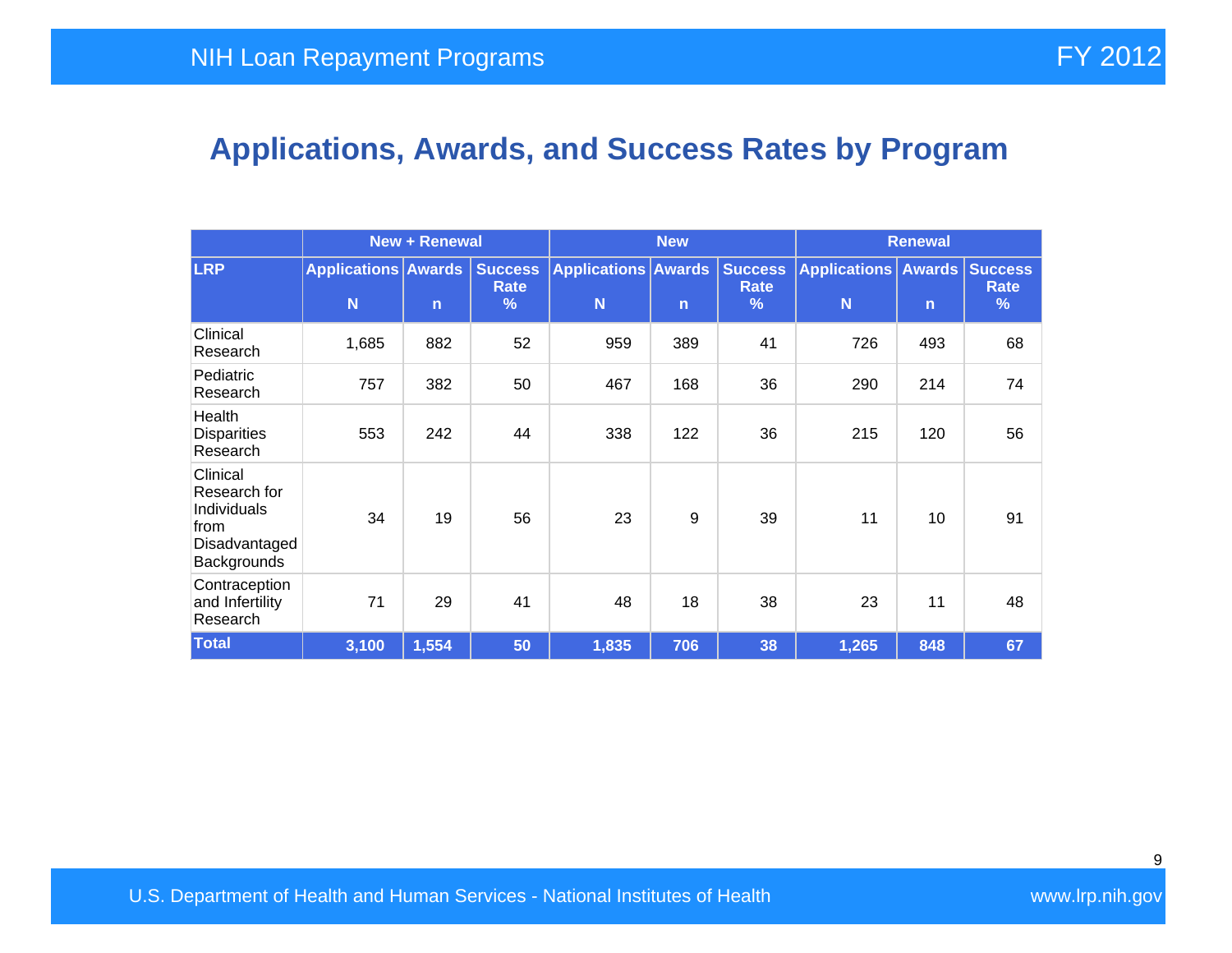#### **Funding by Program (New + Renewal)**

| <b>LRP</b>                                                          | <b>Awards</b> | <b>Funding</b> | <b>Mean Award</b> | <b>Standard Deviation</b> |
|---------------------------------------------------------------------|---------------|----------------|-------------------|---------------------------|
| <b>Clinical Research</b>                                            | 882           | \$39,564,604   | \$44,858          | \$29,169                  |
| Pediatric Research                                                  | 382           | \$19,041,363   | \$49,846          | \$32,241                  |
| <b>Health Disparities Research</b>                                  | 242           | \$9,935,476    | \$41,056          | \$26,495                  |
| Clinical Research for Individuals from<br>Disadvantaged Backgrounds | 19            | \$880,586      | \$46,347          | \$30,259                  |
| Contraception and Infertility<br>Research                           | 29            | \$1,285,912    | \$44,342          | \$31,135                  |
| Total                                                               | 1,554         | \$70,707,940   | \$45,501          | \$29,710                  |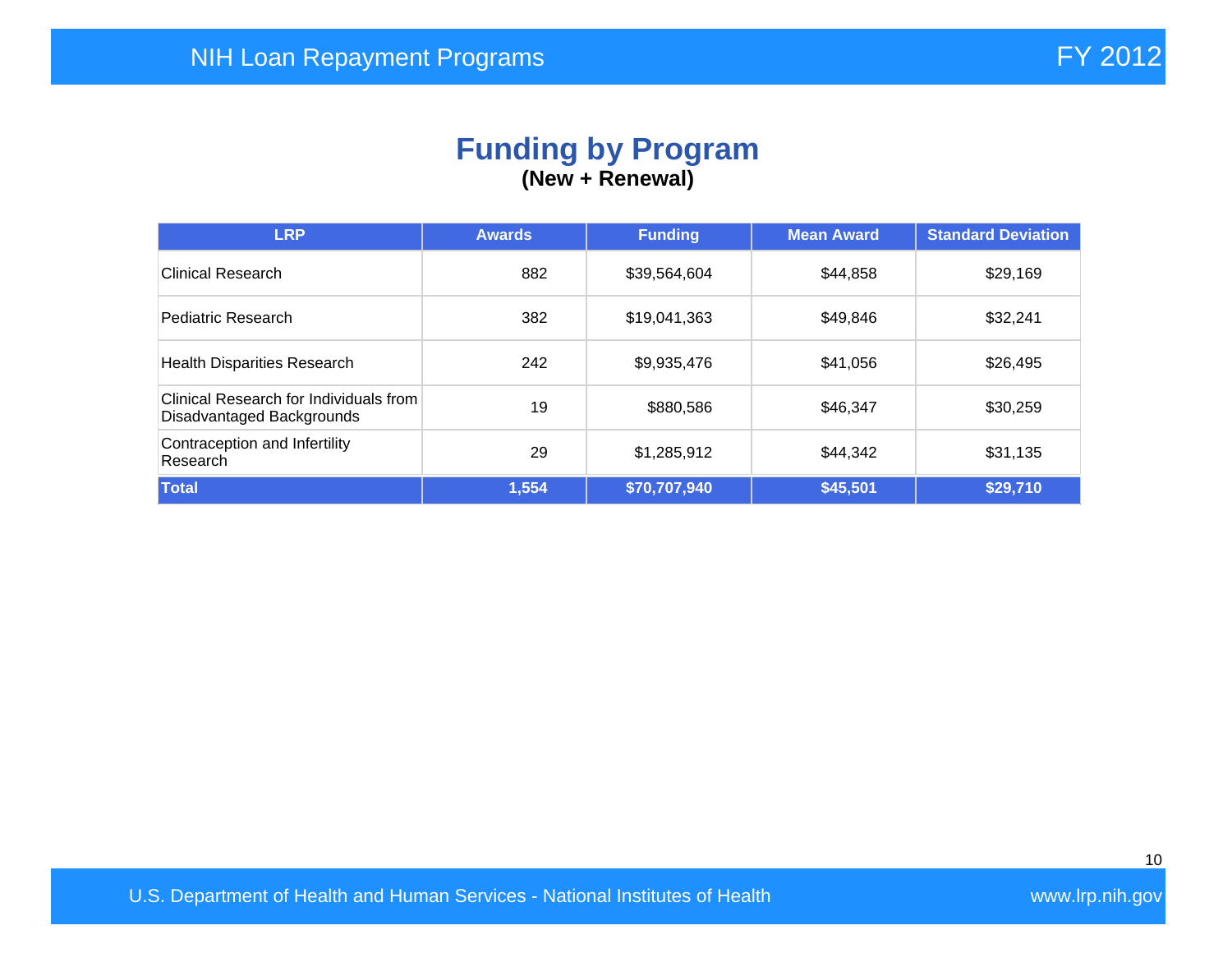#### **Funding by Program (New)**

| <b>LRP</b>                                                          | <b>Awards</b> | <b>Funding</b> | <b>Mean Award</b> | <b>Standard Deviation</b> |
|---------------------------------------------------------------------|---------------|----------------|-------------------|---------------------------|
| <b>Clinical Research</b>                                            | 389           | \$23,339,153   | \$59,998          | \$29,095                  |
| Pediatric Research                                                  | 168           | \$11,560,880   | \$68,815          | \$29,485                  |
| <b>Health Disparities Research</b>                                  | 122           | \$6,108,530    | \$50,070          | \$28,467                  |
| Clinical Research for Individuals from<br>Disadvantaged Backgrounds | 9             | \$624,407      | \$69,379          | \$28,011                  |
| Contraception and Infertility<br>Research                           | 18            | \$996,637      | \$55,369          | \$33,397                  |
| Total                                                               | 706           | \$42,629,607   | \$60,382          | \$29,729                  |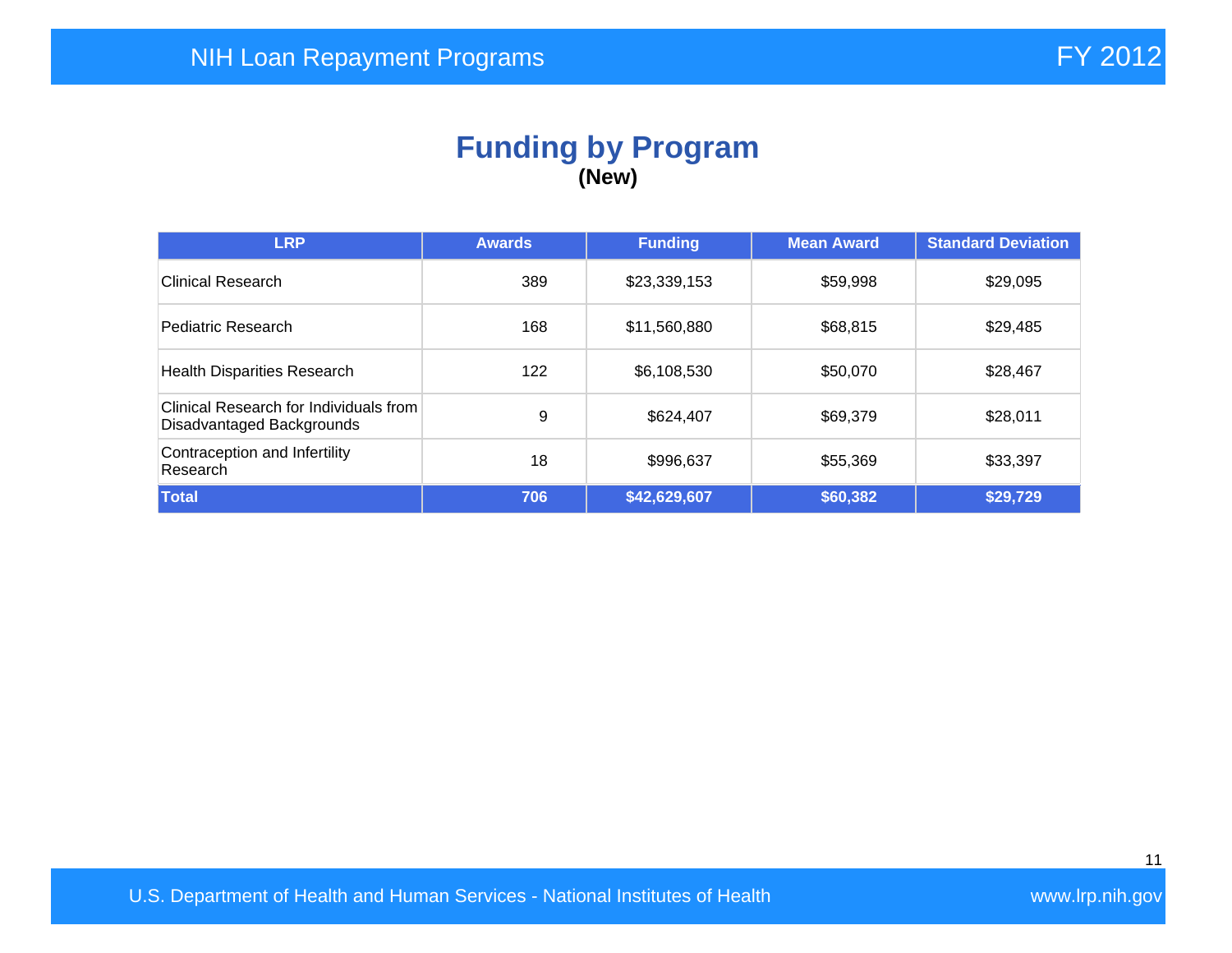### **Funding by Program (Renewal)**

| <b>LRP</b>                                                          | <b>Awards</b> | <b>Funding</b> | <b>Mean Award</b> | <b>Standard Deviation</b> |
|---------------------------------------------------------------------|---------------|----------------|-------------------|---------------------------|
| Clinical Research                                                   | 493           | \$16,225,451   | \$32,912          | \$23,059                  |
| Pediatric Research                                                  | 214           | \$7,480,483    | \$34,956          | \$25,907                  |
| <b>Health Disparities Research</b>                                  | 120           | \$3,826,946    | \$31,891          | \$20,728                  |
| Clinical Research for Individuals from<br>Disadvantaged Backgrounds | 10            | \$256,179      | \$25,618          | \$11,218                  |
| Contraception and Infertility<br>Research                           | 11            | \$289,275      | \$26,298          | \$15,532                  |
| Total                                                               | 848           | \$28,078,333   | \$33,111          | \$23,336                  |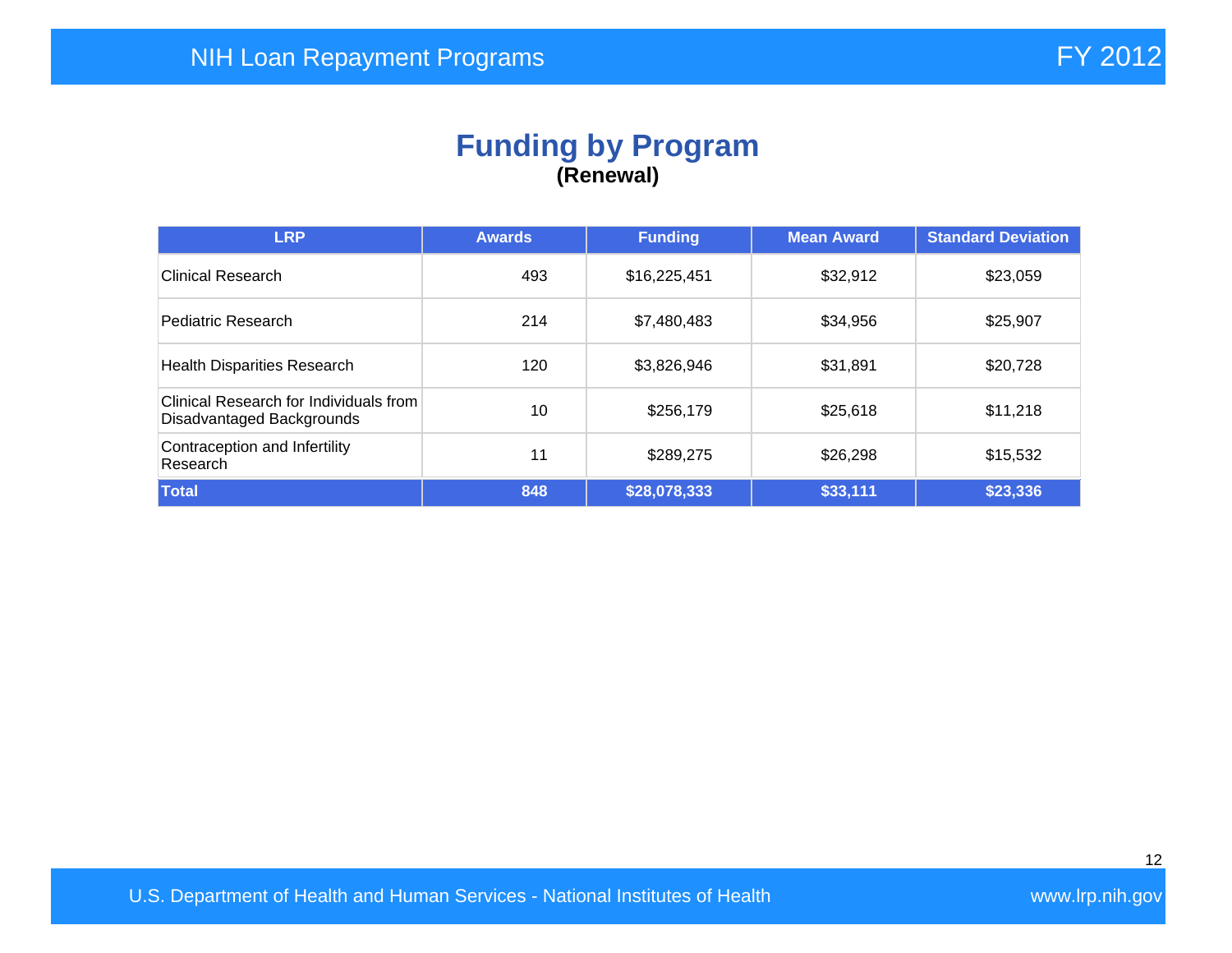## **Funding by NIH Institutes and Centers (New)**

| IC           | <b>Awards</b>           | <b>Funding</b> | <b>Mean Award</b> | <b>Standard Deviation</b> |
|--------------|-------------------------|----------------|-------------------|---------------------------|
| <b>NIMHD</b> | 131                     | \$6,732,937    | \$51,396          | \$28,751                  |
| <b>NCI</b>   | 103                     | \$6,644,702    | \$64,512          | \$27,987                  |
| <b>NHLBI</b> | 76                      | \$5,437,310    | \$71,544          | \$27,596                  |
| <b>NICHD</b> | 61                      | \$3,484,145    | \$57,117          | \$32,009                  |
| <b>NIMH</b>  | 50                      | \$2,759,959    | \$55,199          | \$27,317                  |
| <b>NIAID</b> | 47                      | \$3,069,839    | \$65,316          | \$28,863                  |
| <b>NIDA</b>  | 37                      | \$1,991,030    | \$53,812          | \$28,121                  |
| <b>NIDDK</b> | 35                      | \$2,370,907    | \$67,740          | \$29,090                  |
| <b>NINDS</b> | 31                      | \$1,944,053    | \$62,711          | \$32,607                  |
| <b>NIA</b>   | 30                      | \$1,759,716    | \$58,657          | \$29,989                  |
| <b>NCATS</b> | 19                      | \$1,227,532    | \$64,607          | \$31,649                  |
| <b>NIAAA</b> | 17                      | \$932,426      | \$54,849          | \$31,794                  |
| <b>NEI</b>   | 14                      | \$786,574      | \$56,184          | \$32,012                  |
| <b>NIAMS</b> | 13                      | \$931,677      | \$71,667          | \$29,859                  |
| <b>NIGMS</b> | 9                       | \$701,871      | \$77,986          | \$22,597                  |
| <b>NIDCD</b> | 8                       | \$407,606      | \$50,951          | \$28,134                  |
| <b>NIEHS</b> | 8                       | \$356,520      | \$44,565          | \$34,748                  |
| <b>NCCAM</b> | $\overline{7}$          | \$400,954      | \$57,279          | \$32,240                  |
| <b>NIDCR</b> | $\overline{\mathbf{4}}$ | \$265,441      | \$66,360          | \$28,086                  |
| <b>NHGRI</b> | 3                       | \$270,117      | \$90,039          | \$11,787                  |
| <b>NIBIB</b> | $\overline{2}$          | \$126,986      | \$63,493          | \$30,719                  |
| <b>NINR</b>  | 1                       | \$27,306       | \$0               | \$0                       |
| Total        | 706                     | \$42,629,607   | \$60,382          | \$29,729                  |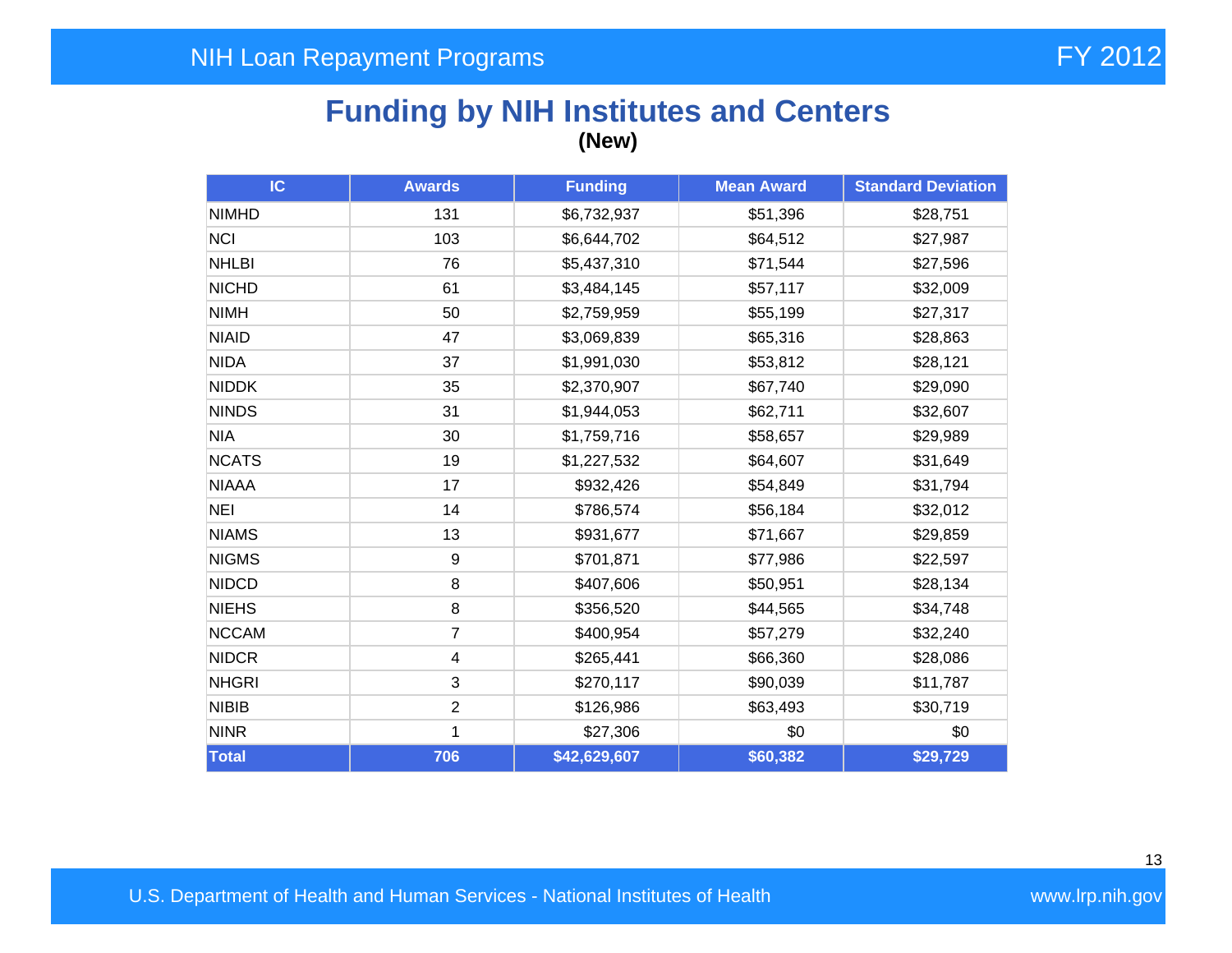## **Funding by NIH Institutes and Centers (Renewal)**

| <b>IC</b>    | <b>Awards</b>    | <b>Funding</b> | <b>Mean Award</b> | <b>Standard Deviation</b> |
|--------------|------------------|----------------|-------------------|---------------------------|
| <b>NIMHD</b> | 130              | \$4,083,124    | \$31,409          | \$20,197                  |
| <b>NCI</b>   | 124              | \$3,577,158    | \$28,848          | \$16,629                  |
| <b>NHLBI</b> | 91               | \$3,696,421    | \$40,620          | \$27,127                  |
| <b>NICHD</b> | 73               | \$2,610,328    | \$35,758          | \$24,435                  |
| <b>NIAID</b> | 71               | \$2,886,609    | \$40,656          | \$25,546                  |
| <b>NIDA</b>  | 68               | \$1,512,467    | \$22,242          | \$14,196                  |
| <b>NIMH</b>  | 61               | \$1,913,671    | \$31,372          | \$21,430                  |
| <b>NCATS</b> | 40               | \$1,560,312    | \$39,008          | \$27,542                  |
| <b>NIDDK</b> | 39               | \$1,626,699    | \$41,710          | \$26,552                  |
| <b>NINDS</b> | 31               | \$1,130,348    | \$36,463          | \$29,721                  |
| <b>NIAAA</b> | 27               | \$614,424      | \$22,756          | \$19,910                  |
| <b>NEI</b>   | 20               | \$712,588      | \$35,629          | \$28,695                  |
| <b>NIAMS</b> | 19               | \$803,875      | \$42,309          | \$30,838                  |
| <b>NIA</b>   | 18               | \$490,178      | \$27,232          | \$16,443                  |
| <b>NIDCD</b> | 13               | \$203,595      | \$15,661          | \$7,607                   |
| <b>NIDCR</b> | 12               | \$408,746      | \$34,062          | \$30,122                  |
| <b>NIEHS</b> | $\boldsymbol{9}$ | \$226,064      | \$25,118          | \$13,547                  |
| <b>NINR</b>  | 1                | \$14,298       | \$0               | \$0                       |
| <b>NIBIB</b> | 1                | \$7,430        | \$0               | \$0                       |
| <b>NCCAM</b> | $\mathbf 0$      | \$0            | \$0               | \$0                       |
| <b>NHGRI</b> | $\mathbf 0$      | \$0            | \$0               | \$0                       |
| <b>NIGMS</b> | $\pmb{0}$        | \$0            | \$0               | \$0                       |
| Total        | 848              | \$28,078,333   | \$33,111          | \$23,336                  |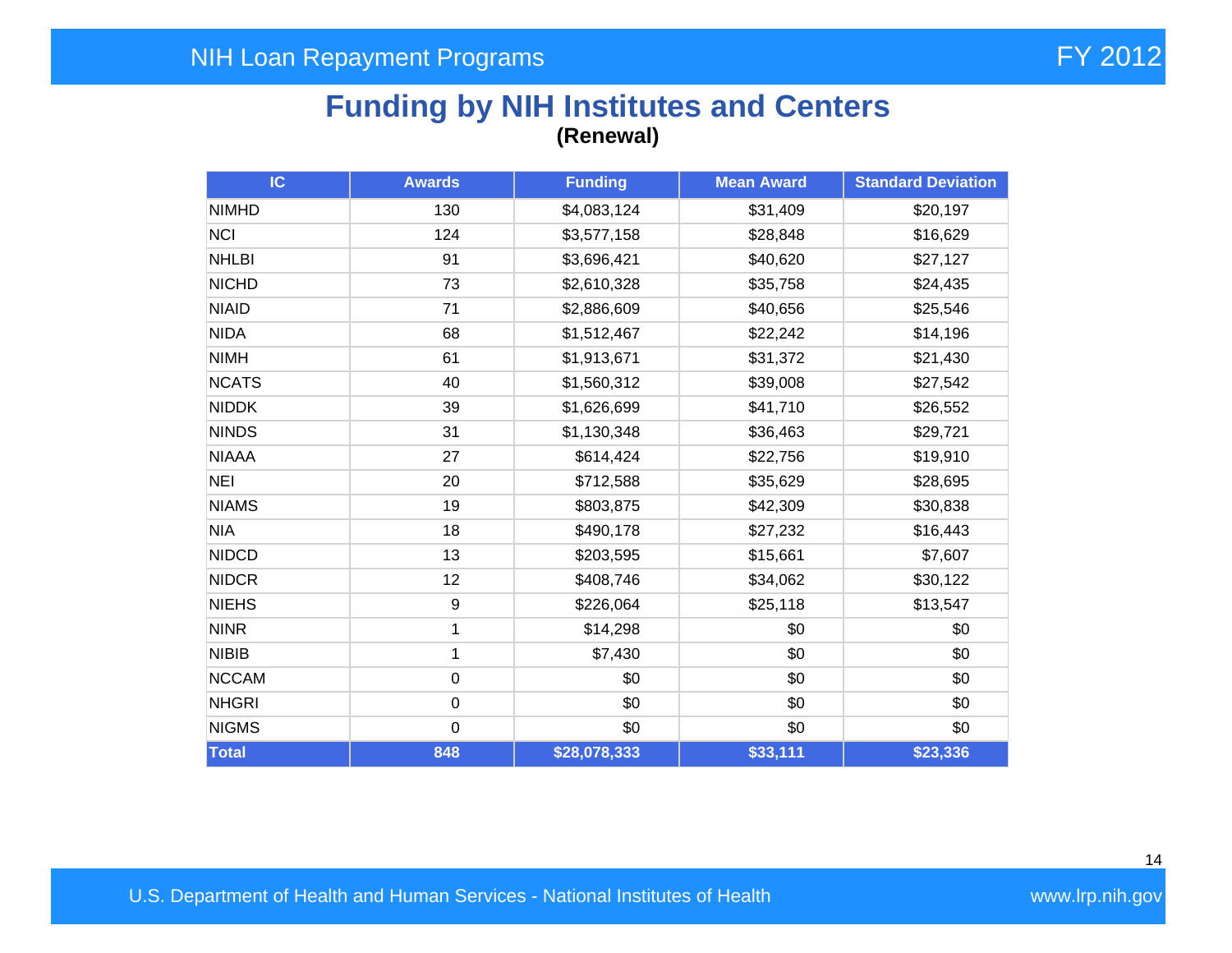#### **Applications, Awards, and Success Rates by Post-Degree Years (New)**

| <b>Years Since Degree</b> | <b>Applications</b><br>N | <b>Awards</b><br>n | <b>Success rate</b><br>$\%$ |
|---------------------------|--------------------------|--------------------|-----------------------------|
| <1 Year                   | 19                       | 8                  | 42                          |
| 1 to 5 Years              | 1,082                    | 389                | 36                          |
| 6 to 10 Years             | 615                      | 264                | 43                          |
| 11 to 15 Years            | 105                      | 40                 | 38                          |
| 15+ Years                 | 14                       | 5                  | 36                          |
| <b>Total</b>              | 1,835                    | 706                | 38                          |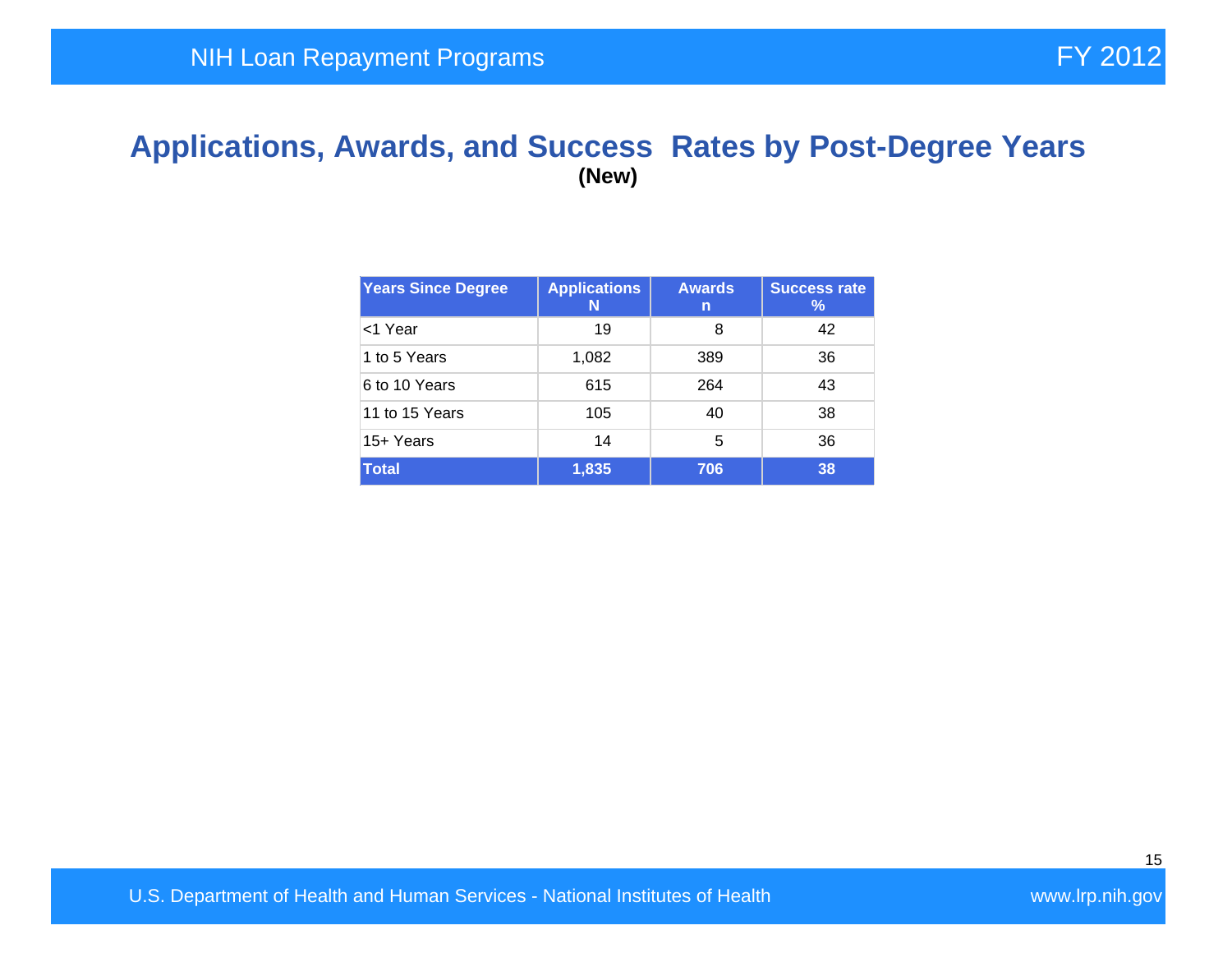#### **LRP Awards by Doctoral Degree (New)**



Note: Percentages do not total to 100% due to rounding error.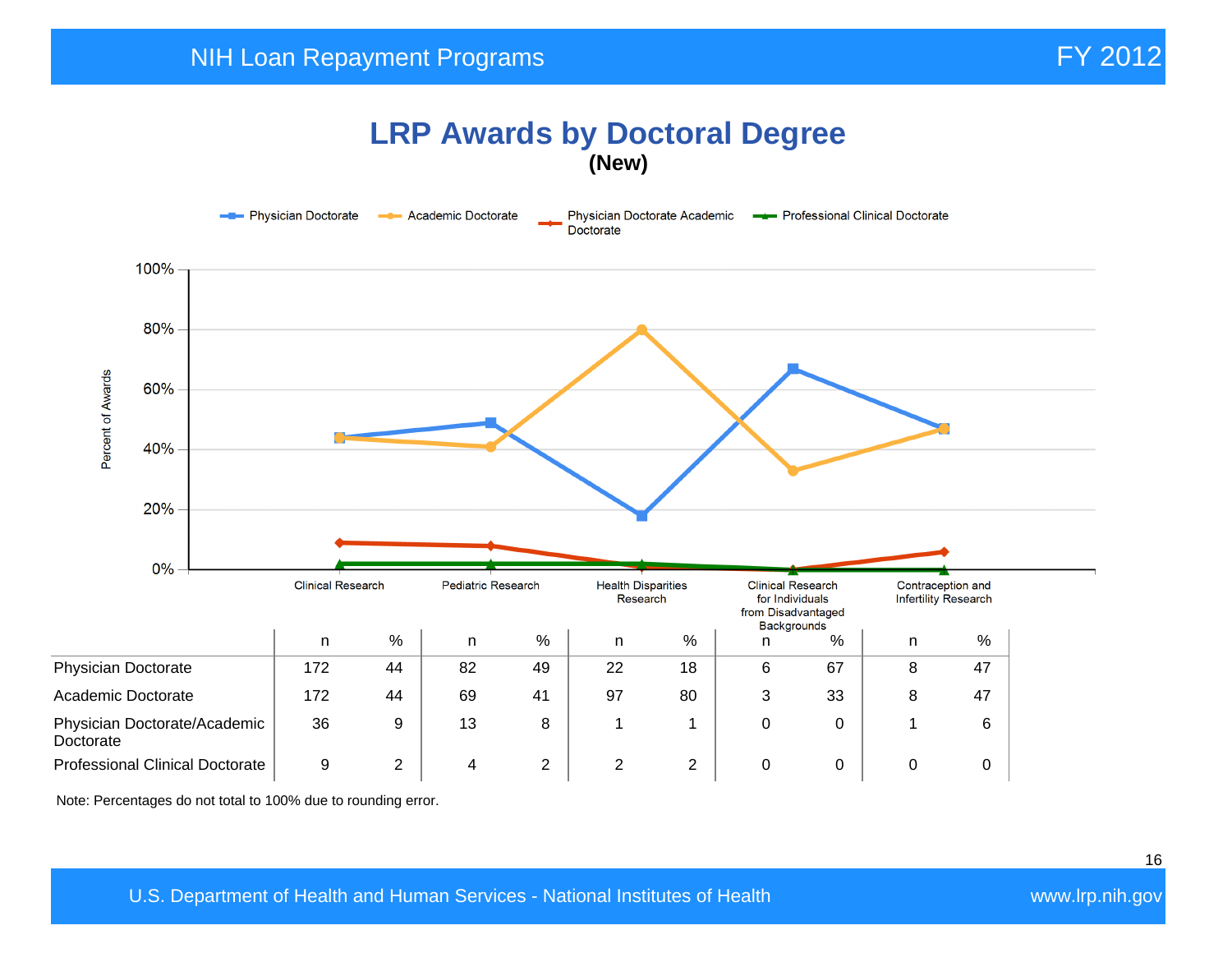## **LRP Awards by Doctoral Degree (Renewal)**



Note: Percentages do not total to 100% due to rounding error.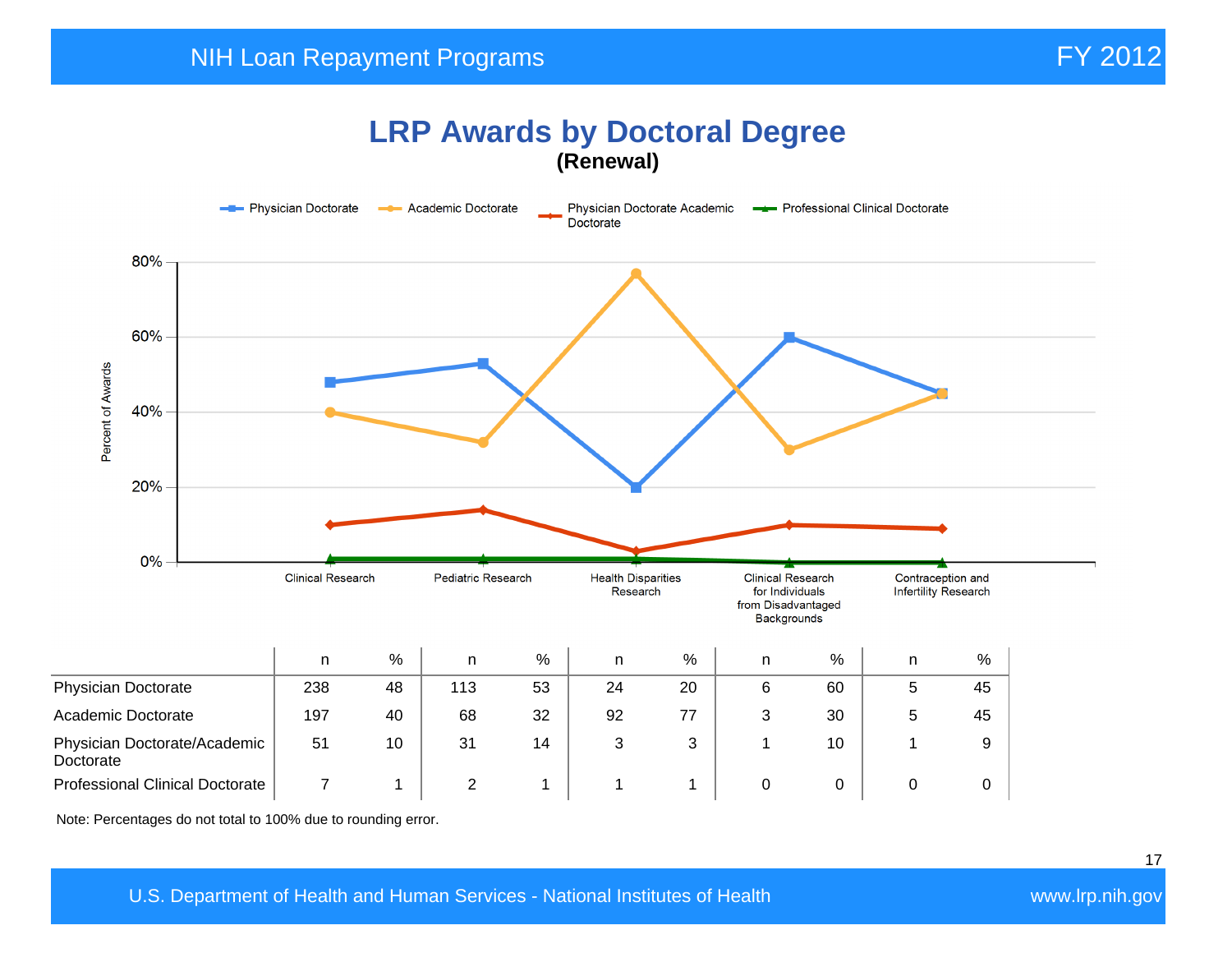#### **Applications, Awards, and Success Rates by Source of Research Funding (New + Renewal)**

| <b>Source of Research Funding</b> | <b>Applications</b><br>N | <b>Awards</b><br>'n | <b>Success Rate</b><br>℅ |
|-----------------------------------|--------------------------|---------------------|--------------------------|
| NIH Only                          | 967                      | 513                 | 53                       |
| NIH and Non Profit                | 1,293                    | 740                 | 57                       |
| Non Profit Only                   | 840                      | 301                 | 36                       |
| <b>Total</b>                      | 3,100                    | 1,554               | 50                       |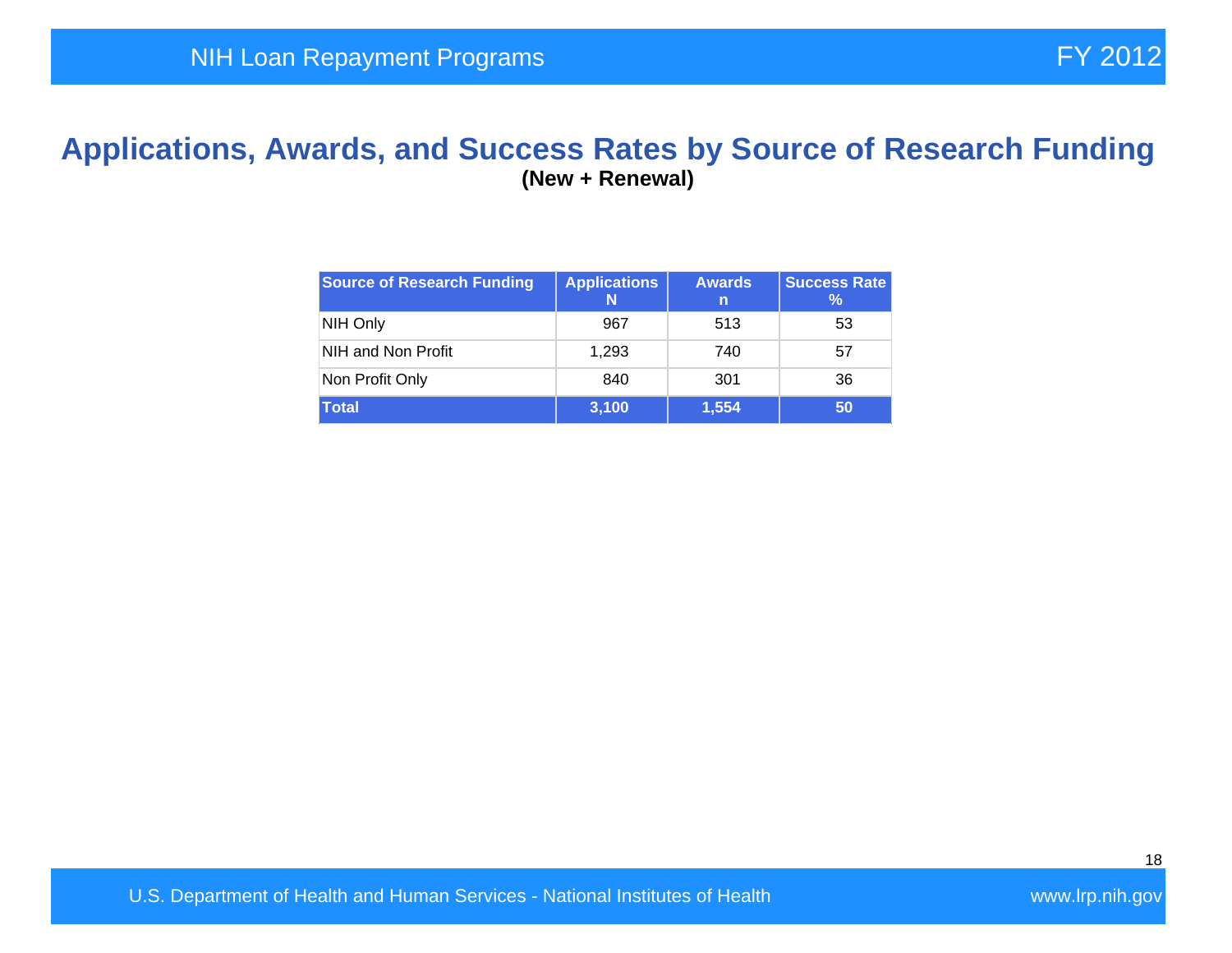#### **Educational Debt Levels of LRP Awardees (New)**



Note: Percentages do not total to 100% due to rounding error.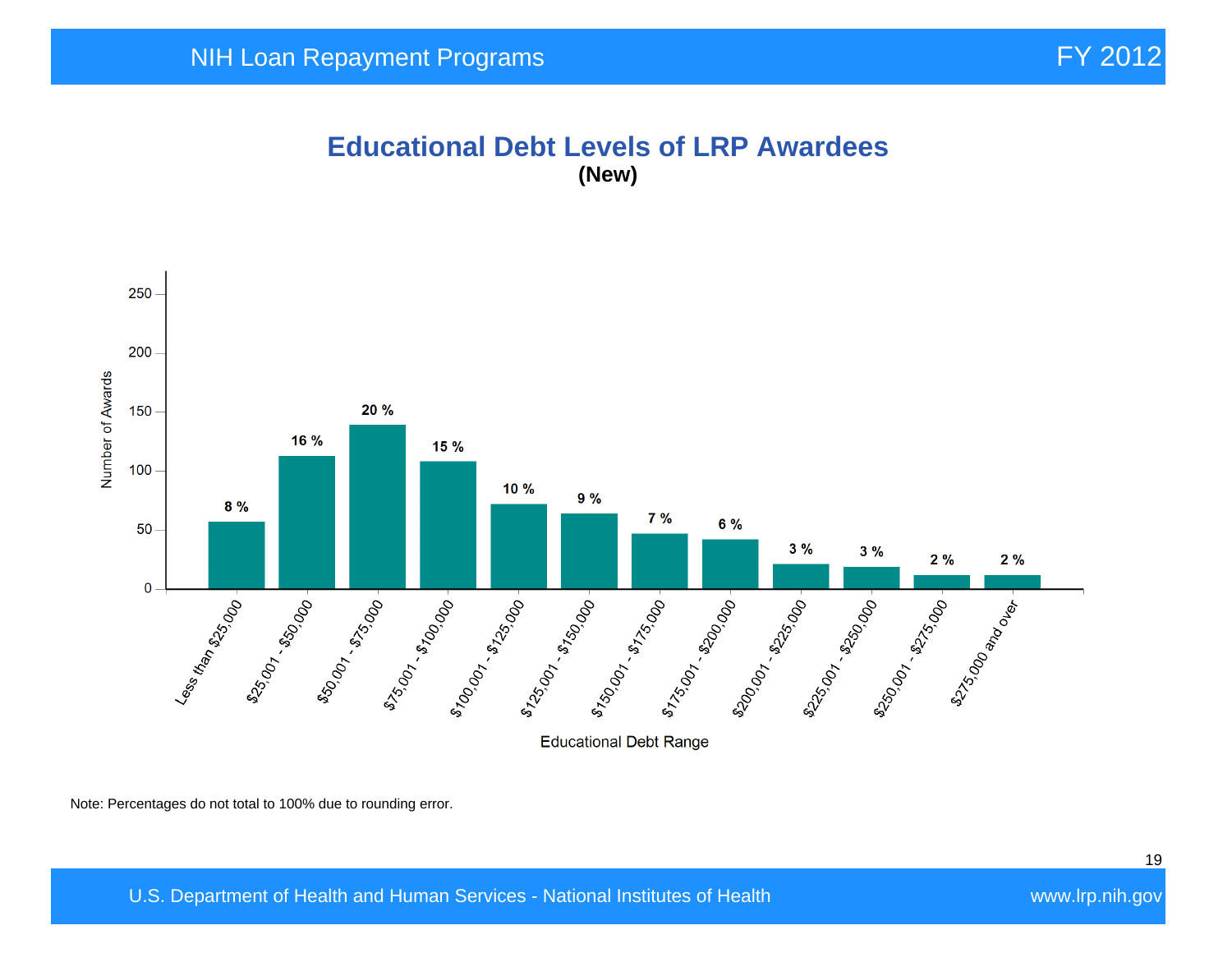#### **Number of Prior LRP Awards Received by LRP Participants (Renewal)**

| <b>LRP</b>                                                                 |     |     | 1 Prior Award 2 Prior Awards 3 Prior Awards 4 Prior Awards 5 Prior Awards 6 Prior Awards |          |    | Total |
|----------------------------------------------------------------------------|-----|-----|------------------------------------------------------------------------------------------|----------|----|-------|
| <b>Clinical Research</b>                                                   | 249 | 151 | 64                                                                                       | 20       | 8  | 493   |
| Pediatric Research                                                         | 106 | 64  | 31                                                                                       | 6        | 6  | 214   |
| <b>Health Disparities Research</b>                                         | 70  | 42  | 8                                                                                        | 0        | 0  | 120   |
| <b>Clinical Research for Individuals</b><br>from Disadvantaged Backgrounds | 5   | 3   |                                                                                          |          |    | 10    |
| Contraception and Infertility<br>Research                                  |     | 4   |                                                                                          | $\Omega$ | 0  | 11    |
| <b>Total</b>                                                               | 437 | 264 | 103                                                                                      | 27       | 15 | 848   |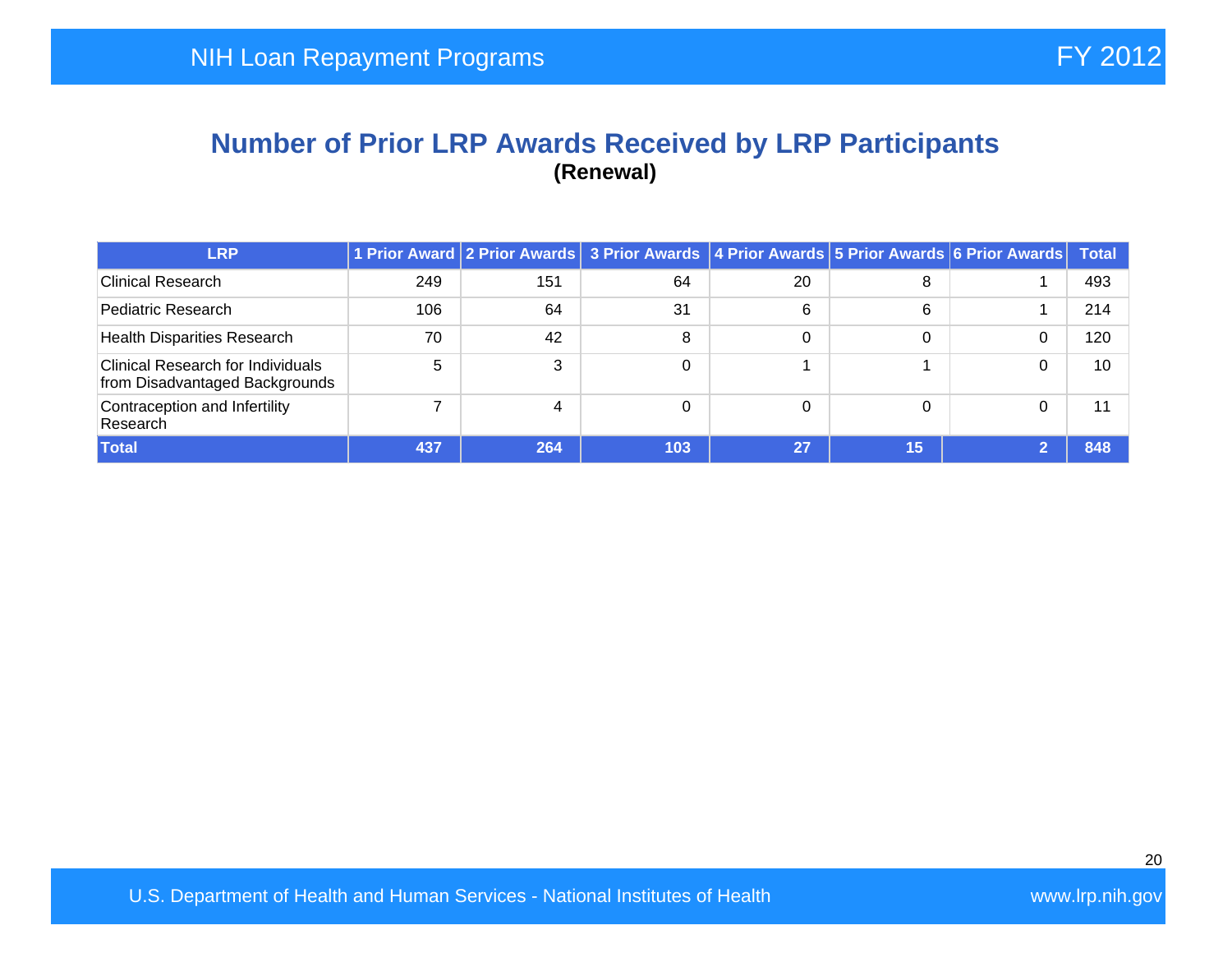#### **Applications, Awards, and Success Rates by Gender (New + Renewal)**

|                                                                                 | <b>Male Applicants</b>   |                 |                       | <b>Female Applicants</b>                |              |                                    | <b>Gender Distribution</b> |                                                |  |
|---------------------------------------------------------------------------------|--------------------------|-----------------|-----------------------|-----------------------------------------|--------------|------------------------------------|----------------------------|------------------------------------------------|--|
| <b>LRP</b>                                                                      | <b>Applications</b><br>N | $\mathsf{n}$    | Rate<br>$\frac{9}{6}$ | <b>Awards Success Applications</b><br>N | $\mathsf{n}$ | <b>Awards Success</b><br>Rate<br>% | $\frac{9}{6}$              | Male Awards   Female Awards  <br>$\frac{9}{6}$ |  |
| Clinical<br>Research                                                            | 877                      | 479             | 55                    | 808                                     | 403          | 50                                 | 54                         | 46                                             |  |
| Pediatric<br>Research                                                           | 338                      | 183             | 54                    | 419                                     | 199          | 47                                 | 48                         | 52                                             |  |
| Health<br><b>Disparities</b><br>Research                                        | 150                      | 74              | 49                    | 403                                     | 168          | 42                                 | 31                         | 69                                             |  |
| Clinical<br>Research for<br>Individuals<br>from<br>Disadvantaged<br>Backgrounds | 11                       | $6\phantom{1}6$ | 55                    | 23                                      | 13           | 57                                 | 32                         | 68                                             |  |
| Contraception<br>and Infertility<br>Research                                    | 16                       | $6\phantom{1}6$ | 38                    | 55                                      | 23           | 42                                 | 21                         | 79                                             |  |
| <b>Total</b>                                                                    | 1,392                    | 748             | 54                    | 1,708                                   | 806          | 47                                 | 48                         | 52                                             |  |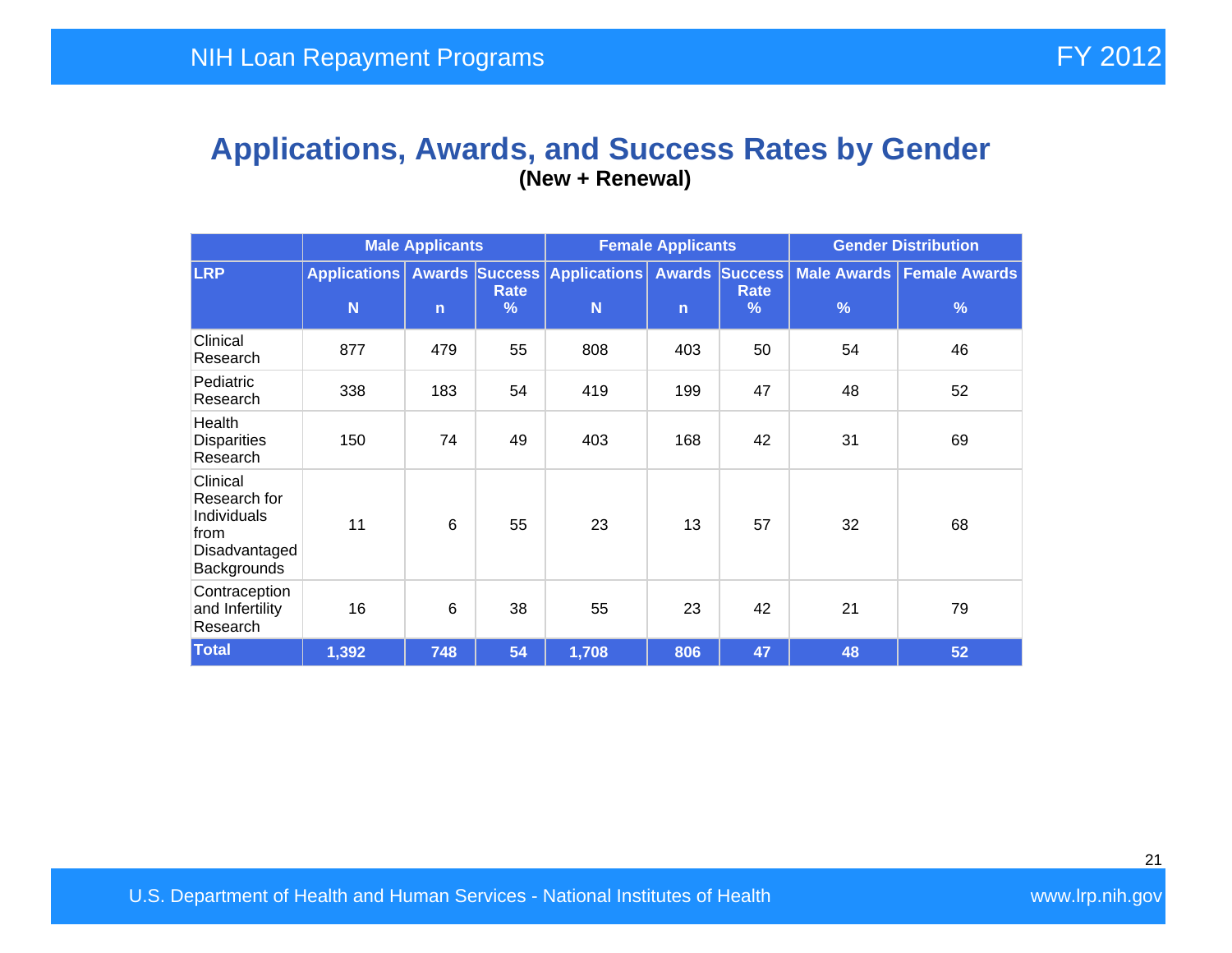## **Awardee Demographics by Ethnicity (New + Renewal)**

|                                                                     | <b>Awards</b> | <b>Hispanic or Latino</b> |               | <b>Not Hispanic or Latino</b> |               |
|---------------------------------------------------------------------|---------------|---------------------------|---------------|-------------------------------|---------------|
| <b>LRP</b>                                                          | N             | $\mathbf n$               | $\frac{9}{6}$ | $\mathsf{n}$                  | $\frac{9}{6}$ |
| <b>Clinical Research</b>                                            | 882           | 41                        | 5             | 841                           | 95            |
| Pediatric Research                                                  | 382           | 15                        | 4             | 367                           | 96            |
| <b>Health Disparities Research</b>                                  | 242           | 29                        | 12            | 213                           | 88            |
| Clinical Research for Individuals from<br>Disadvantaged Backgrounds | 19            |                           | 37            | 12                            | 63            |
| Contraception and Infertility<br>Research                           | 29            | $\star$                   | $\star$       | 27                            | 93            |
| <b>Total</b>                                                        | 1,554         | 94                        | 6             | 1,460                         | 94            |

\*Restricted Data – small-sized groups cannot be reported due to participant confidentiality considerations.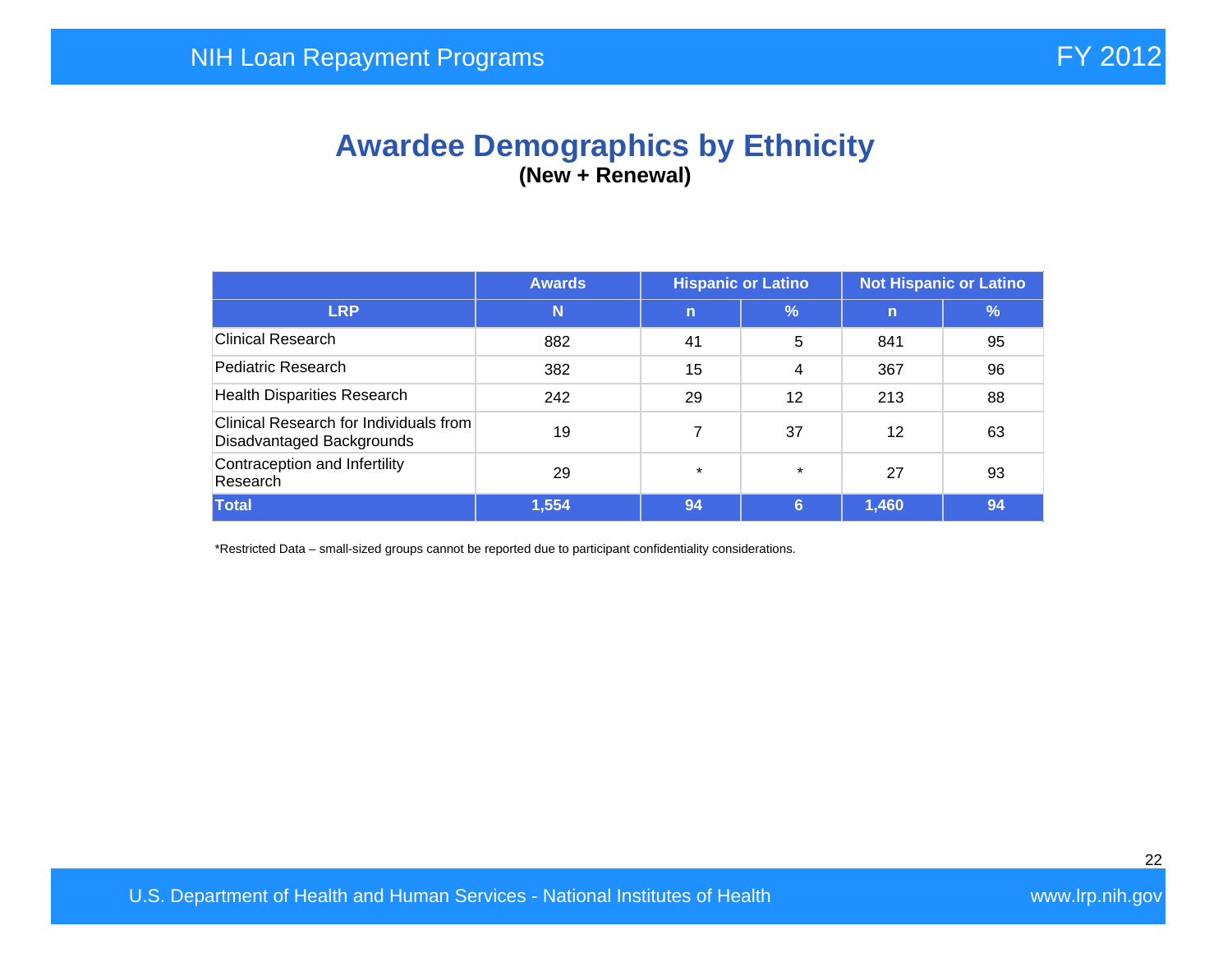## **Awardee Demographics by Race (New + Renewal)**

| <b>LRP</b>                                                                       | <b>Awards</b> | <b>American</b><br>Indian or<br><b>Alaska</b><br><b>Native</b> |            | <b>Black or</b><br><b>African</b><br><b>American</b> |                | <b>Asian</b> |               | <b>Native</b><br><b>Hawaiian or</b><br><b>Other Pacific</b><br><b>Islander</b> |            | <b>White</b>   |         | <b>More Than</b><br><b>One Race</b> |                | <b>Other No</b><br><b>Response</b> |               |
|----------------------------------------------------------------------------------|---------------|----------------------------------------------------------------|------------|------------------------------------------------------|----------------|--------------|---------------|--------------------------------------------------------------------------------|------------|----------------|---------|-------------------------------------|----------------|------------------------------------|---------------|
|                                                                                  | N             | $\overline{n}$                                                 | $\sqrt{2}$ | 'n                                                   | %              | n            | $\frac{1}{2}$ | n                                                                              | $\sqrt{2}$ | $\overline{n}$ | %       | n                                   | $\frac{9}{6}$  | n                                  | $\frac{9}{6}$ |
| <b>Clinical Research</b>                                                         | 882           | $\star$                                                        | $\star$    | 23                                                   | 3              | 115          | 13            | $\star$                                                                        | $\star$    | 644            | 73      | 16                                  | $\overline{2}$ | 82                                 | 9             |
| Pediatric Research                                                               | 382           | $\star$                                                        | $\star$    | 10                                                   | 3              | 40           | 10            | $\star$                                                                        | $\star$    | 293            | 77      | 12                                  | 3              | 24                                 | 6             |
| <b>Health Disparities</b><br>Research                                            | 242           | $\star$                                                        | $\star$    | 67                                                   | 28             | 27           | 11            | $\star$                                                                        | $\star$    | 104            | 43      | 13                                  | 5              | 27                                 | 11            |
| <b>Clinical Research for</b><br>Individuals from<br>Disadvantaged<br>Backgrounds | 19            | $\star$                                                        | $\star$    | $\star$                                              | $\star$        | $\star$      | $\star$       | $\star$                                                                        | $\star$    | $\star$        | $\star$ | $\star$                             | $\star$        | $\star$                            |               |
| Contraception and<br>Infertility Research                                        | 29            | $\star$                                                        | $\star$    | $\star$                                              | $\star$        | $\star$      | $\star$       | $\star$                                                                        | $\star$    | 19             | 66      | $\star$                             | $\star$        | $\star$                            |               |
| <b>Total</b>                                                                     | 1,554         | 10                                                             | и          | 105                                                  | $\overline{7}$ | 187          | 12            | $\star$                                                                        |            | 1,065          | 69      | 45                                  | 3              | 141                                | 9             |

\*Restricted Data – small-sized groups cannot be reported due to participant confidentiality considerations.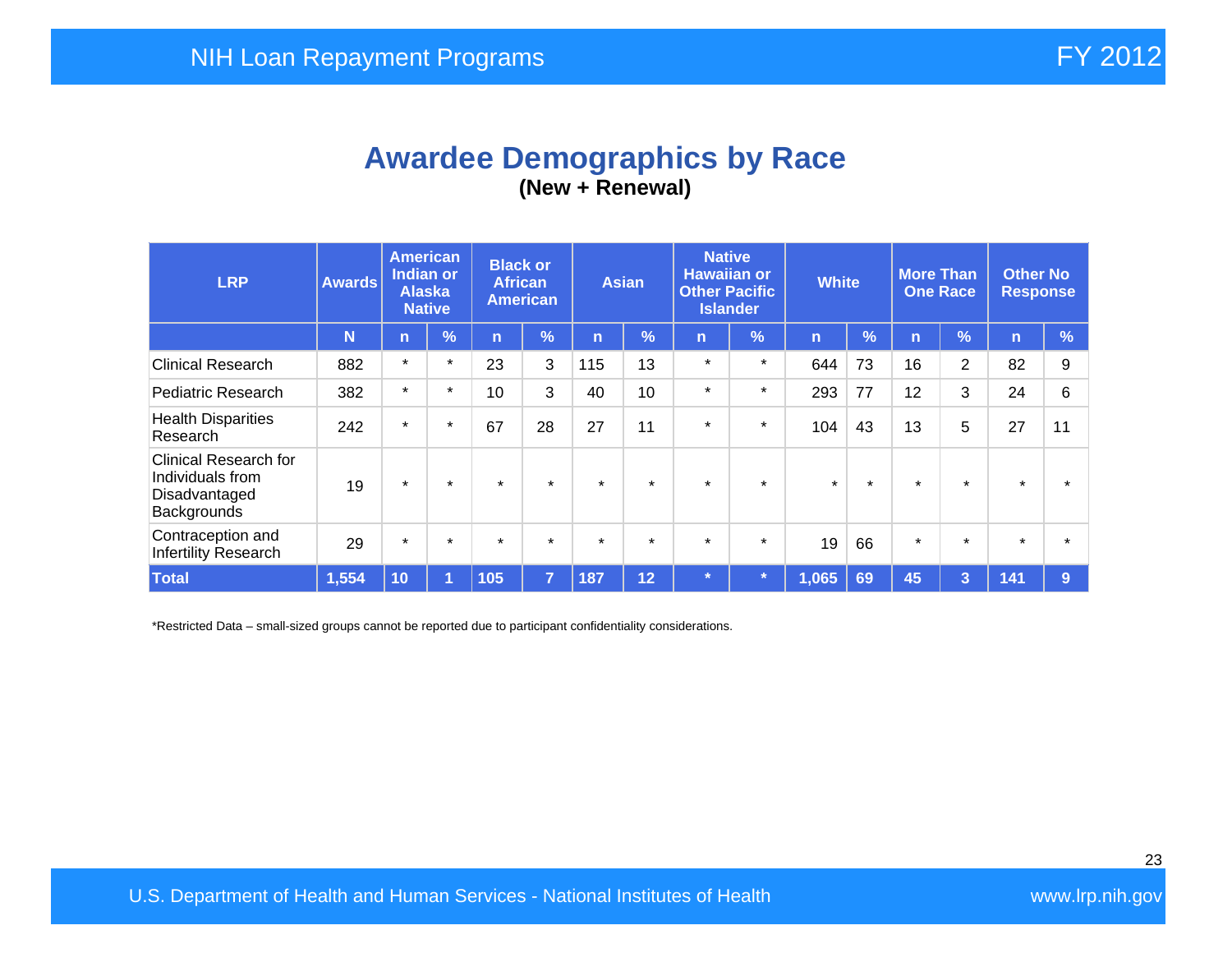#### **Number of Awardees by State (New + Renewal)**